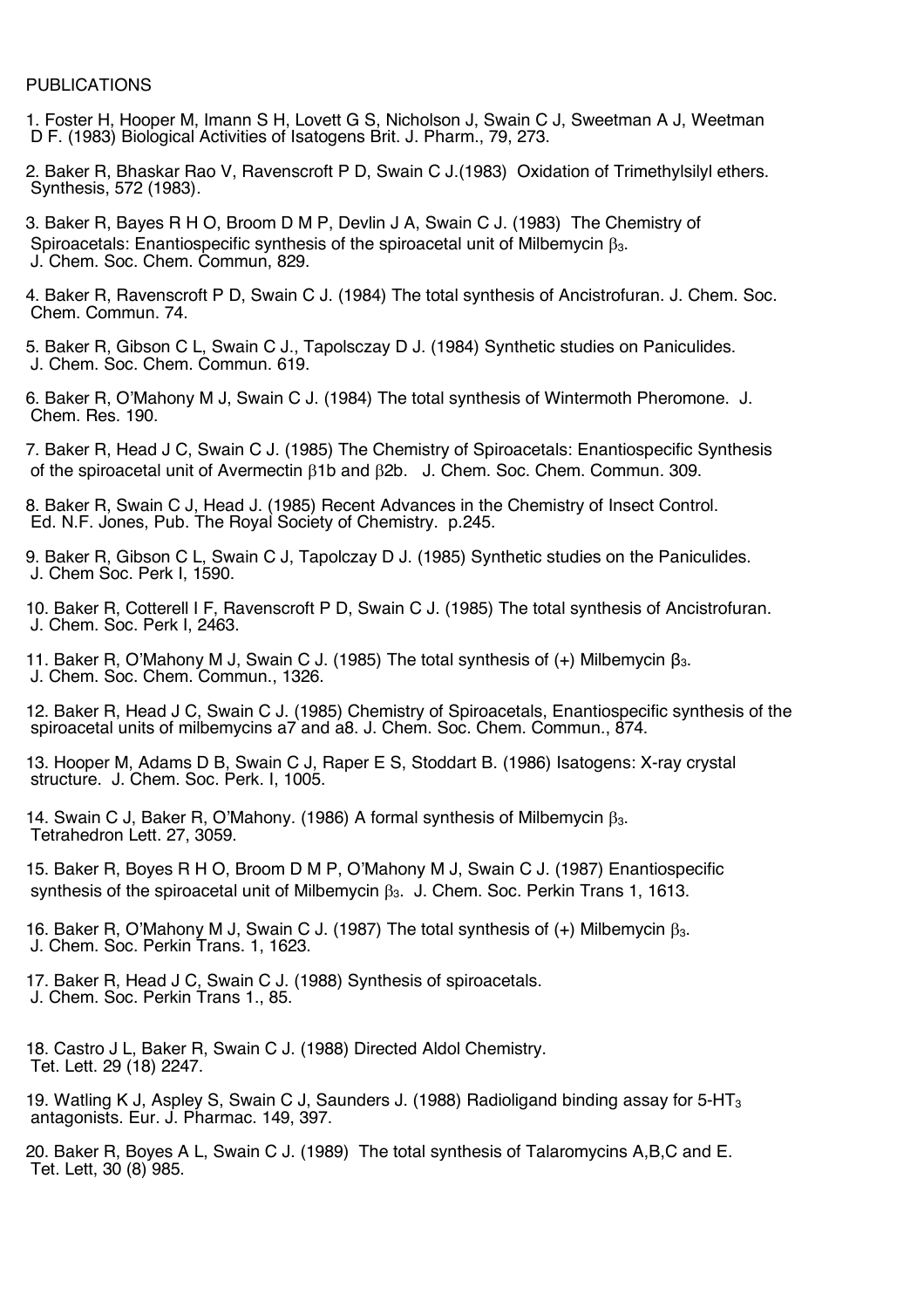21. Baker R, Swain C J. Ivermectin - A drug for all seasons. Chem. in Brit., 692.

22. Watgen F, Baker R, Engelstoff M, Herbert R, MacLeod A, Knight A, Merchant K, Moseley J, Saunders J, Swain C J. Wong E, Springer J P. (1989) Novel Benzodiazepine Receptor Partial Agonists: Oxadiazolylimidazobenzodiazepines. J. Med. Chem.. 32, 2282.

23. Swain C J, Kneen C, Baker R, (1990) Synthesis of Indole Oxazolines, Potent 5-HT<sub>3</sub> antagonists. Tet. Lett. 31, 2445.

24. Baker R, Boyes A L, Swain C J. (1990) Synthesis of Talaromycins A, B, C and E. J. Chem. Soc. Perkin Trans 1., 1415.

25. McKernan R M, Gillard N P, Quirk K, Kneen C O, Stevenson G I, Swain C J, Ragan C I. (1990) Purification of the 5-HT<sub>3</sub> receptor from NCB20 cells. J. Biol. Chem. 265 (23), 13572.

26. Swain C J, Kneen C, Herbert R, Baker R. (1990) Synthesis of Indole Oxazolines: Novel 5-HT<sub>3</sub> antagonists. J. Chem. Soc. Perkin Trans 1 3183.

27. Swain C J, Baker R, Kneen C, Moseley J, Saunders J, Seward E M, Stevenson G, Beer M, Stanton J, Watling K. (1991) Novel 5-HT<sub>3</sub> Antagonists. Indole Oxadiazoles. J. Med. Chem. 34, 140.

28. Booth S E, Jenkins P R, Swain C J. (1991) The Synthesis of Bicyclic and Tricyclic Ring Systems by Radical Cyclisation Reactions of Oxime ethers. J. Chem Soc. Chem. Commun. 1248.

29. Tattersall D, Newberry N, Beer M, Rigby M, Gilbert M, Maquire J, Mudunotuwa N, Duchonowski M, McKnight A, Swain C J, Kneen C, Dourish C. (1992) L-683,877: Pharmacological Profile of a Novel 5-HT $_3$  Receptor Antagonist. Drug Development Research, 25, 25, 17.

30. Swain C J, Baker R, Kneen C, Herbert R, Moseley J, Saunders J, Seward E M, Stevenson G I, Beer M, Stanton J, Watling K, Ball R G. (1992) Novel 5-HT<sub>3</sub> Antagonists: Indol-3 -ylspiro(azabicycloalkane-3,51(41H)-oxazoles). J Med. Chem., 35, 1019.

31. Cascieri M A, Ber E, Tung M F, Sadowski S, Bansal S, Swain C J, Seward E M, Frances B, Burns D, Strader C D. (1992) Characterization of the binding of a potent, selective, radioiodinated antagonist to the human neurokinin-1 receptor. Molecular Pharmacology, 42, 458 -463.

32. Jenkins P, Symons M C R, Booth S E, Swain C J. (1992) Why is a vinyl anion configurationally stable but a vinyl radical configurationally unstable. Tet. Lett., 33, 3543.

33. Rajagopal S, Diksic M, Francis B, Swain C J, Burns H D. (1992) Synthesis of a 11C-labeled novel, quinuclidine based ligand for the 5-HT3 receptor. Applied Radiation and Isotopes, 43, 1369-1373,

34. Francis B E, Swain C J, Sabin V, Burns H D. Radioiodinated L-703,606:A Potent Selective Antagonist to the human NK1 Receptor. Appl. Radiat. Isot.

35. Booth S E, Jenkins P R, Swain C J. (1993) A novel Ring expansion reaction in the reduction of Benzylic Methoxyamines with Lithium Aluminium Hydride. J. Chem. Soc. Chem. Commun., 147.

36. Cascieri M A, Fong T M, Yu H, Bansai A, Swain C J, Strader C D. (1993). Amino-aromatic interaction between histidine 197 of the NK1 receptor and CP 96345. Nature, 362, 350.

37. Seward E M, Swain C J, Merchant K J, Owen S N, Savin V, Cascieri M A, Sadowski S, Strader C D, Baker R. (1993) Quinuclidine Based NK1 antagonists 1: 3-Benzyloxy-1-azabicyclo[2.2.2] octanes. Bioorganic and Med. Chem. Lett., 3, (6), 1361.

38. MacLeod A M, Merchant K J, Cascieri M A, Shadowski S, Ber E, Swain C J, Baker R. (1993) N-Acyl-L-Tryptophan Benzyl Esters: Potent Substance P antagonists. J. Med. Chem. 36, 2044.

39. Swain C J, Seward E M, Sabin V, Owen S, Baker R, Cascieri M A, Sadowski S, Strader C,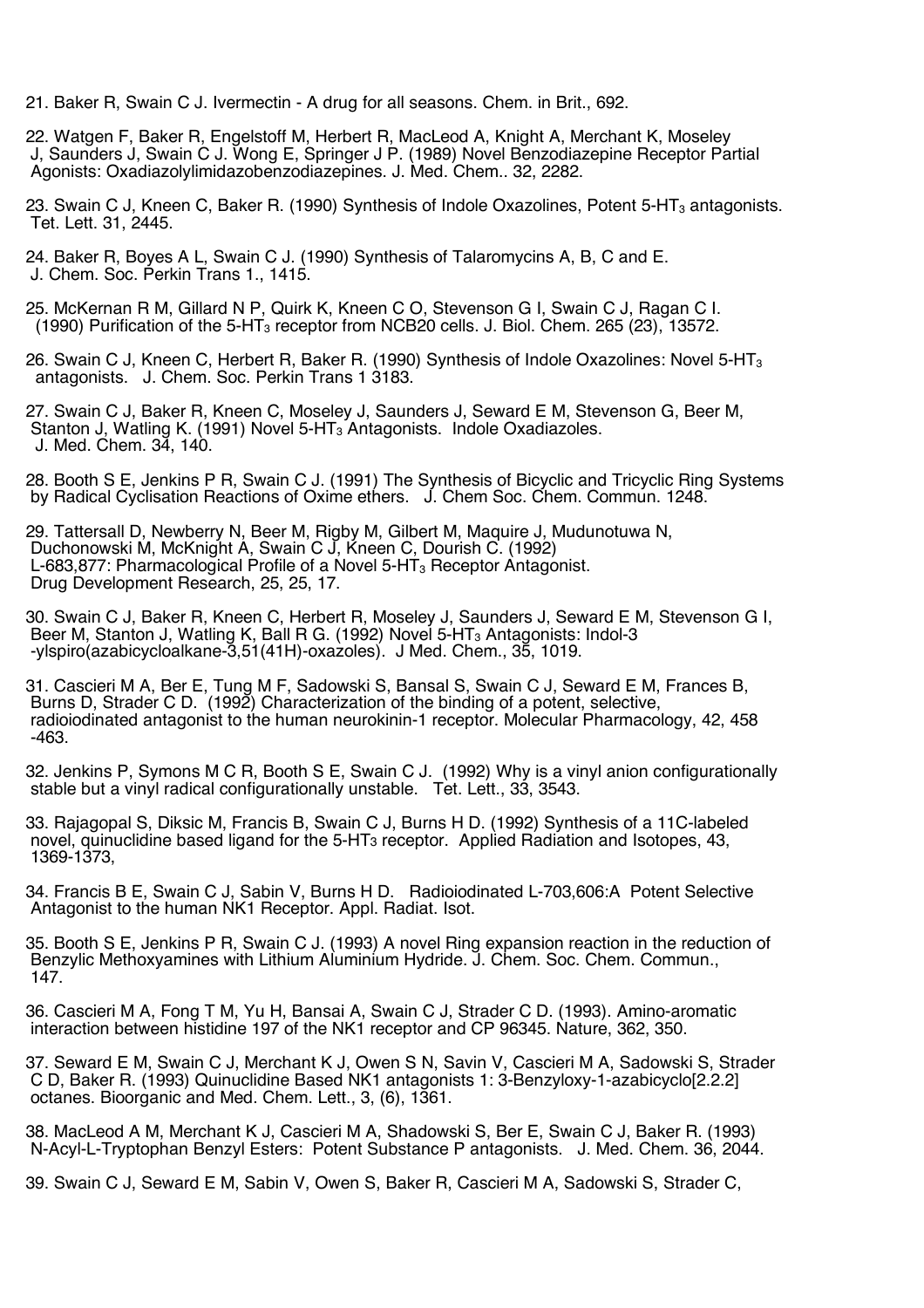Ball R G. (1993) Quinuclidine Based NK1 Antagonists 2: Determination of the Absolute Stereochemical Requirements, Bioorganic and Med. Chem. Lett. 3 (8), 1703.

40. Fong T M, Yu H, Cascieri M A, Underwood D, Swain C J, Strader C D. (1994) The role of the Histidine 265 in Antagonist Binding to the NK1 Receptor. J. Biol. Chem. 269 (4), 2728.

41. Cascieri M A, MacLeod A M, Underwood D, Shiao L, Ber E, Sadowski S, Yu H, Merchant K<br>J, Swain C J, Strader C D, Fong T M. (1994) Characterization of the Interaction of N-Acyl-L -Tryptophan Benzyl Ester Neurokinin Antagonists with the human NK1 receptor. J. Biol. Chem. 269 (9), 6587.

42. MacLeod A M, Merchant K J, Brookfield F, Kelleher F, Stevenson G, Owens A P, Swain C J, Cascieri M A, Sadowski S, Ber E, Strader C D, Macintyre D E, Metzger J M, Ball R G, Baker R. (1994) Identification of L-Tryptophan Derivatives with Potent and Selective Activity at the NK1 receptor. J. Med. Chem. 37, 1269.

43. Fong T M, Yu H, Cascieri M A, Underwood D, Swain C J, Strader C D. (1994) Interaction of Glutamine 165 in the fourth Transmembrane Segment of the human NK1 Receptor with Quinuclidine Receptor with Quinuclidine Antagonists. J. Biol. Chem. 269 (21) 14957.

44. Williams B J, Teall M, McKenna J, Harrison T, Swain C J, Cascieri M A, Sadowski S, Strader C D, Baker R. (1994) Acyclic NK1 Antagonists: 2-Benzhydryl-2-aminoethyl ethers. Bioorg. and Med. Chem. Lett. 4, (16), 1903.

45. Swain C J, Cascieri M A, Owens A, Saari W, Sadowski S, Strader C, Teall M, Van Niel M B, Williams B J. (1994) Acyclic NK1 antagonists: Replacement for the benzhydryl group. Bioorganic and Med. Chem. Lett. 4, (18), 2161.

46. Harrison T, Williams B J, Swain C J, Ball R G. (1994) Piperidine-Ether Based hNK1 Antagonists 1: Determination of the Relative and Absolute Stereochemical Requirements. Bioorganic and Med. Chem. Lett. 4 (21), 2545.

47. Harrison T, Williams B J, Swain C J. (1994) Gem-Disubstituted Amino-ether Based Substance P antagonists. Bioorganic and Med. Chem. Lett. 4 (23), 2733.

48. Jenkins P R, Booth S E, Swain C J, Sweeny J B. (1994) Intramolecular Addition of Vinyl and Aryl radicals to Oxime ethers in the synthesis of Five, Six and Seven-membered Ring Systems. J. Chem. Soc. Perkin Trans. 1. 3499.

49. Longmore J, Swain C J, Hill R G. (1995) Neurokinin Receptors. Drug News and Perspectives.  $8(1), 5.$ 

50. Cascieri M A, Shiao L, Mills S G, MacCoss M, Swain C J, Yu H, Ber E, Sadowski S, Wu M T, Strader C D, Fong T M. (1995) Characterisation of the Interaction of Diacylpiperazine Antagonists with the human NK1 receptor: Identification of a Common Binding site for structurally Dissimilar Antagonists. Mol. Pharm. 47, 660.

51. Swain C J., Fong T M, Haworth K, Owen S N, Seward E M. (1995) Quinuclidine based NK1 antagonists the role of the benzhydryl. Biorganic and Med. Chem. Lett. 5(12), 1261.

52. Fong T M, Ruey-Ruey C, Huang H Y, Swain C J, Underwood D, Cascieri M A, Strader C D. (1995) Mutational analysis of neurokinin receptor function. Cam. J. Physiol. Pharmacol. 73, 860.

53. Owens A P, Williams B J, Harrison T, Swain C J, Baker R, Sadowski S, Cascieri M A. (1995) Phenyl-Glycinol Based NK1 receptor antagonists-Towards the minimum Pharmacophore, Biooganic and Med. Chem. Lett. 5 (22), 2761.

54. Swain C J, Seward E M, Cascieri M A, Fong T M, Herbert R, MacIntyre D E, Merchant K J, Owen S, Owens A P, Sabin V, Teall M, Van Niel M B, Williams B J, Sadowski S, Strader C D, Ball R G, Baker R. (1995) Identification of a series of 3-Benzyloxy-l-azabicyclo[2.2.2]octane human NK1 antagonists. J. Med. Chem. 38, 4793 .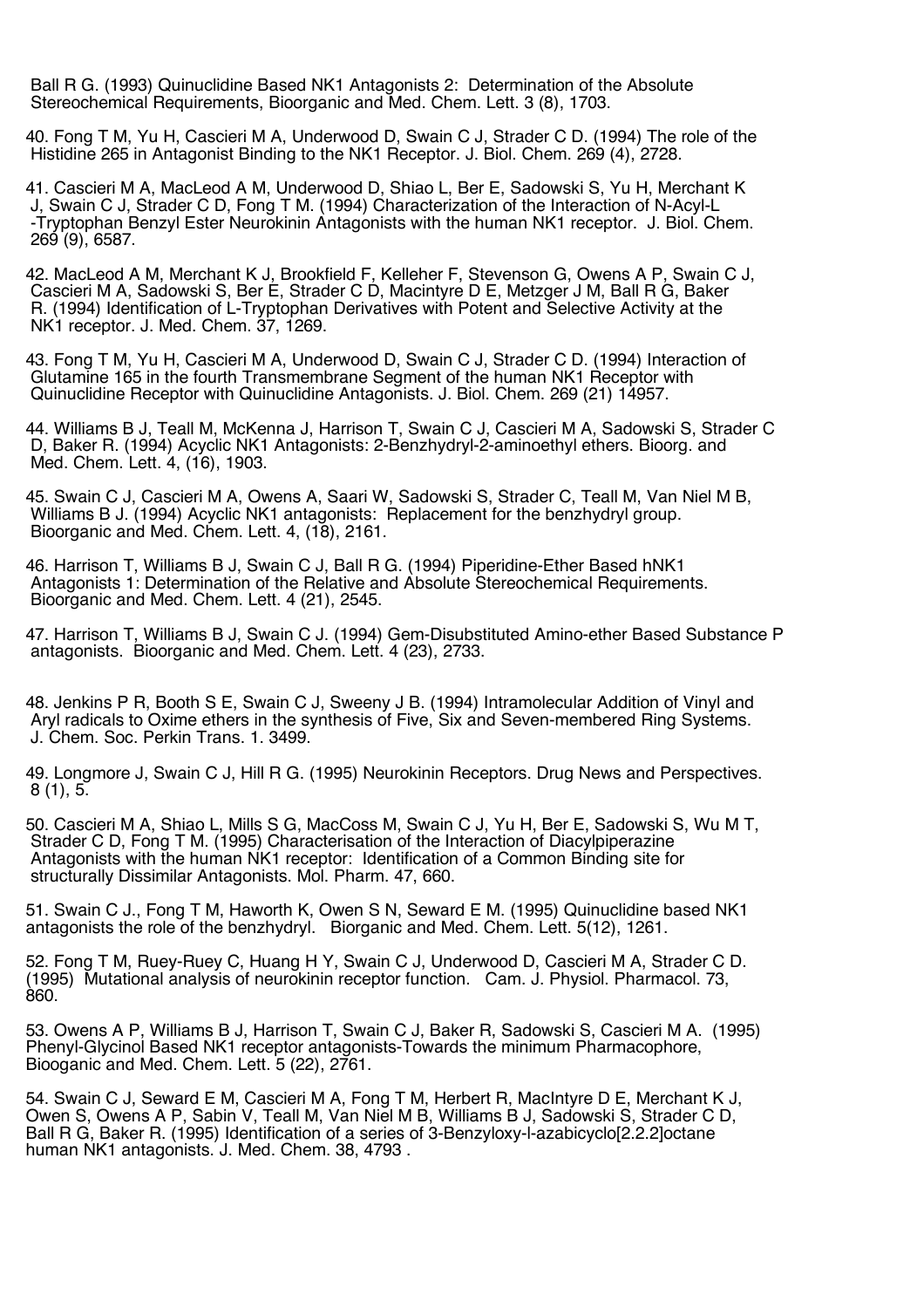55. Fong T M, Yu H, Huang R-R, , Swain C J, Undewrwood D, Cascieri M A, Strader C D, (1995) Mutational analysis of neurokinin receptor function, Can. J. Physiol. Pharmacol. 73, 860

56. Swain C J, (1996) Neurokinin Receptor Antagonists, Expert Opinion on Theraputic Patents, 6 (4) 367.

57. Swain C J, (1996) Neurokinin Receptor Antagonists, Drug Discovery Today, 1 (6)

58. Ladduwahetty T, Swain C J, Keown L, Seward E M, Haworth K, Owen S, Chambers M, Baker R, Cascieri M A, Hargreaves R J, Iversen L L, MacIntyre D E, Metzger J M, Sadowski S, Shepheard S, Strader C D, Tattersal F D, (1996) L-741,671: A potent orally active human NK1 antagonist, J. Med. Chem. 39, 2907

59. Swain C J, Hargreaves R,J (1996) Neurokin Receptor Antagonists, Annual Reports in Medicinal Chemistry, 31, Chapter 12, 111

60. Fong T M, Yu H, Huang R-R, Cascieri M A, Swain C J, (1996) Relative Contribution of Polar Interactions and Conformational Compatibility to the binding of Neurokinin-1 Receptor Antagonists, Molecular Pharmacology, 50, 1605

61. Tattersall F D, Rycroft W, Francis B, Pearce D, Merchant K, MacLeod A M, Ladduwahetty T, Keone L, Swain C, Baker R, Cascieri M, Ber E, Metzger J, MacIntyre D E, Hill R, Hargreaves R, (1996) Tachykinin NK1 Receptor Antagonists act centrally to inhibit Emesis Induced by the chemotheraputic agent Cisplatin in FerretsNeuropharmacolgy, 35, 8, 1121.

62. Rupniak N M J, Tattersall F D, Williams A R, Rycroft W, Carlson E J, Cascieri M, Sadowski S, Ber E, Hale J, Mills S, MacCoss M, Seward E, Huscroft I, Owen S, Swain C J, Hill R G, Hargreaves R J, (1997) In vitro and in vivo predictors of the anti-emetic activity of tachykinin NK1 receptor antagonists, Eur J Pharmacol. 326, 201.

63. Swain C J, Williams B J, Baker R, Cascieri M A 1, Chicchi G 1, Forrest M 2, Herbert R, Keown L, Ladduwahetty T, Luell S, MacIntyre D E, Metzger J, Morton S, Owens A P, Sadowski S 1 and Watt A P. (1997) 3-Benzyloxy-2-Phenylpiperidine NK1 antagonists: The influence of alpha methyl substitution. Bioorganic and Medchem Letters, 7 (23), 2959.

64. Owens A P, Harrison T, Moseley J D, Swain C J, Sadowski S 1 and Cascieri M A. (1998) High Affinity Phenylglycinol-Based NK1 Antagonists. Bioorganic and Medchem Letters, 8 (1), 51.

65. Kramer M S, Cutler N, Feighner J, Shrivastava R, Carman J, Sramek J J, Reines S A, Liu G, Snavely D, Wyatt-Knowles E, Hale J J, Mills S G, MacCoss M, Swain C J, Harrison T, Hill R G, Hefti F, Scolnick E M, Cascieri M A, Chicchi G G, Sadowski S, Williams A R, Hewson L, Smith D, Carlson E J, Hargreaves R J and Rupniak N M J, (1998) Distinct Mechanism for Antidepressant Activity by Blockade of Central Substance P Receptors, Science, 281 1640

66. Swain C J, (1998) Neurokinin Receptor Antagonists, Progress in Medicinal Chemistry 35, 57

67. Harper S, Bilsand J, Young L, Bristow L, Boyce S, Mason G, Rigby M, Hewson L, Smith D, O'Donnell R, O'conner D, Hill Ř G, Evans D, Swain C, Williams B, Hefti F. (1998) Analysis of the neurotrophic effects of GPI-1046 on neuronal survival and regeneration in culture and in vivo, Neuroscience 88, 1, 257

68. Smith A L, Stevenson G I, Swain C J, Castro J L, (1998) Traceless Solid Phase Synthesis of 2,3- Disubstituted Indoles, Tet. Lett., 39 8317.

69. Booth S E, Jenkins P R, Swain C J, (1998) The preparation and Intramolecular Radical Cyclisation Reactions of oxime ethers, J. Braz. Chem. Soc. 9, 4, 389.

70. Stevenson, G I.; Huscroft, I; MacLeod, A M.; Swain, C J.; Cascieri, M A.; Chicchi, G G.; Graham, M I.; Harrison, T; Kelleher, F J.; Kurtz, M; Ladduwahetty, T; Merchant, K J.; Metzger, J M.; MacIntyre, D. E.; Sadowski, S; Sohal, B; Owens, A P. (1998) 4,4-Disubstituted Piperidine High-Affinity NK1 Antagonists: Structure-Activity Relationships and in Vivo Activity, J. Med. Chem, 41, 23, 4623.

71. Harrison, T. Korsgaard, M. P. G.; Swain, C. J. Cascieri, M. A. Sadowski, S. Seabrook, G. R (1998) High affinity, selective neurokinin 2 and neurokinin 3 receptor antagonists from a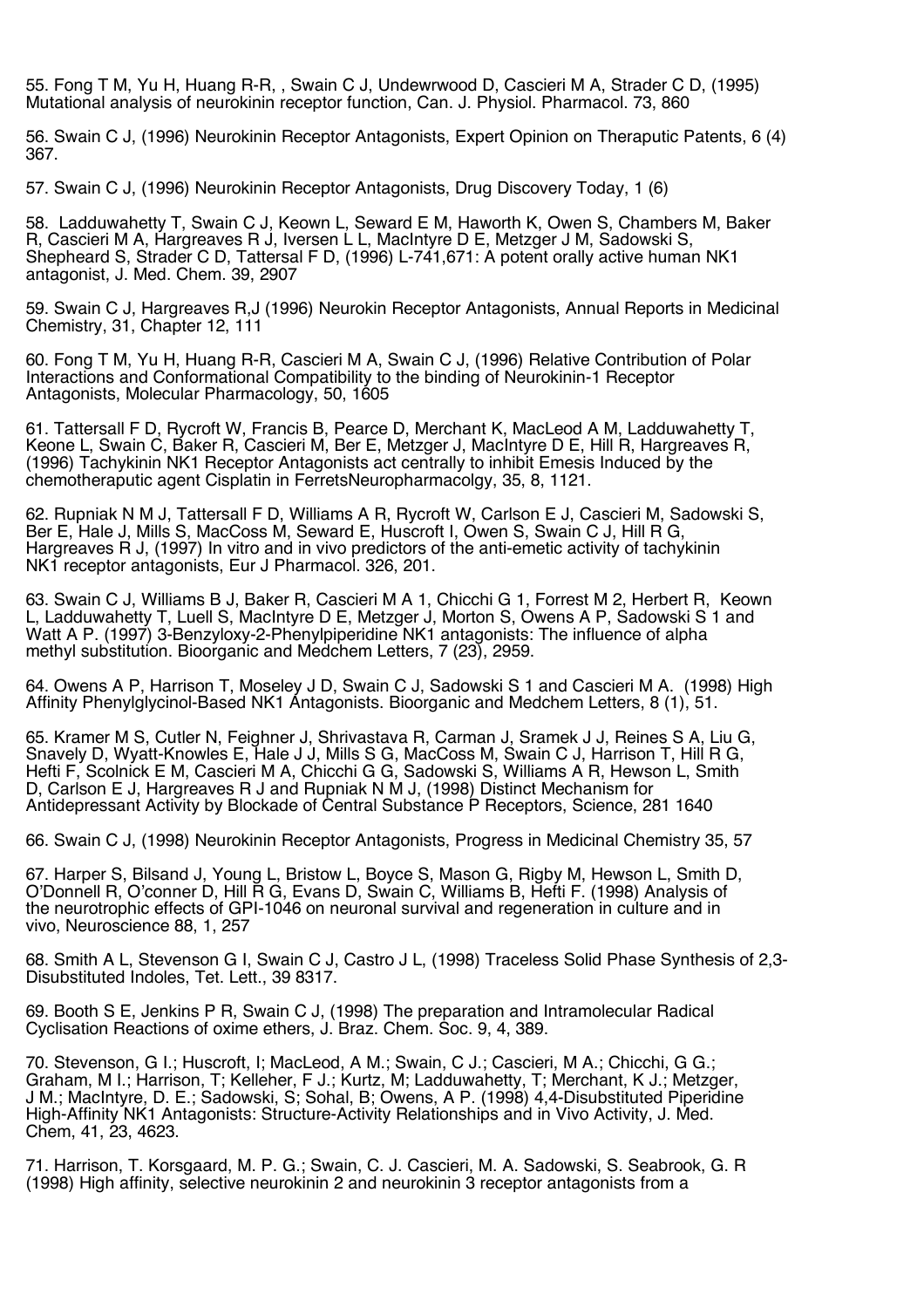common structural template, Bioorg. Med. Chem. Lett. 8, 11, 1343

72. Swain C J, Harper S, Pollack S, Smith R, Hefti F. (1998) Neurotrophic Factor Mimetics, Rev. Exp Pharm. 134, 281

73. Harper, S.; Bilsland, J.; Young, L.; Bristow, L.; Boyce, S.; Mason, G.; Rigby, M.; Hewson, L.; Smith, D.; O'Donnell, R.; O'Connor, D.; Hill, R. G.; Evans, D.; Swain, C.; Williams, B.; Hefti, F. (1998), Analysis of the neurotrophic effects of GPI-1046 on neuron survival and regeneration in culture and in vivo. Neuroscience 88(1), 257-267.

74. Hollingworth, G J.; Dinnell, K; Dickinson, L C.; Elliott, J M.; Kulagowski, J J.; Swain, C J.; Thomson, C G. (1999), A convenient method for the preparation of aryl cyclopropyl ethers from phenols. Tetrahedron Lett. 40(13), 2633-2636.

75. Seward, E. M.; Swain, C J. (1999) Neurokinin receptor antagonists. Expert Opin. Ther. Pat. 9(5), 571-582.

76. Swain C J, Rupniak N M J. (1999) Recent developments in Neurokinin Antagonists Annual Reports in Medicinal Chemistry

77. Harper S J; Saporito M S; Hewson L; Young L; Smith D; Rigby M; Jackson P; Curtis N; Swain C; Hefti F; Vaught J L; Sirinathsinghji D (2000) CEP-1347 increases ChAT activity in culture and promotes cholinergic neurone survival following fimbria-fornix lesion. Neuroreport, 11(10), 2271-6.

78. Kulagowski J J; Curtis N R; Swain C J; Williams B J. (2001) Stereocontrolled syntheses of epimeric 3-aryl-6-phenyl-1-oxa-7-azaspiro(4.5)decane NK-1 receptor antagonist precursors. Organic Letters, 3(5), 667-70.

79. Cooper L C; Chicchi G G; Dinnell K; Elliott J M; Hollingworth G J; Kurtz M M; Locker K L; Morrison D; Shaw D E; Tsao K L; Watt A P; Williams A R; Swain C J (2001) 2-Aryl indole NK1 receptor antagonists: optimisation of indole substitution. Bioorganic and Medicinal Chemistry Letters, 11(9), 1233-6.

80. Dinnell K; Chicchi G G; Dhar M J; Elliott J M; Hollingworth G J; Kurtz M M; Ridgill M P; Rycroft W; Tsao K L; Williams A R; Swain C J. (2001) 2-Aryl indole NK1 receptor antagonists: optimisation of the 2-aryl ring and the indole nitrogen substituent. Bioorganic and Medincinal Chemistry Letters,  $11(9)$ ,  $1237-40$ 

81. Shaw D; Chicchi G G; Elliott J M; Kurtz M; Morrison D; Ridgill M P; Szeto N; Watt A P; Williams A R; Swain C J (2001) 2-Aryl indole NK(1) antagonists: optimisation of the amide substituent Bioorganic and Medicinal Chemistry Letters, 11(23), 3031-4.

82. Harrison T; Owens A P; Williams B J; Swain C J; Williams A; Carlson E J; Rycroft W; Tattersall F D; Cascieri M A; Chicchi G G; Sadowski S; Rupniak N M; Hargreaves R J. (2001) An orally active, water-soluble neurokinin-1 receptor antagonist suitable for both intravenous and oral clinical administration. Journal of Medicinal Chemistry, 44(24), 4296-9

83. Maubach K A; Martin K; Chicchi G; Harrison T; Wheeldon A; Swain C J; Cumberbatch M J; Rupniak N M J; Seabrook G R. (2002) Chronic substance P (NK1) receptor antagonist and conventional antidepressant treatment increases burst firing of monoamine neurones in the locus coeruleus. Neuroscience, 109(3), 609-17. Neuroscience, 109(3), 609-17.

84. Elliott J M; Castro J L; Chicchi G G; Cooper L C; Dinnell K; Hollingworth G J; Ridgill M P; Rycroft W; Kurtz M M; Shaw D E; Swain C J; Tsao K-L; Yang L. (2002) 4,4-Disubstituted cyclohexylamine NK(1) receptor antagonists I. Bioorganic and Medicinal Chemistry Letters. 12(13), 1755-8

85. Cooper L C; Carlson E J; Castro J L; Chicchi G G; Dinnell K; Di Salvo J; Elliott J M; Hollingworth G J; Kurtz M M; Ridgill M P; Rycroft W; Tsao K-L; Swain C J. (2002) 4,4- Disubstituted cyclohexylamine NK(1) receptor antagonists II. (2002) Bioorganic and Medicinnal Chemistry Letters, 12(13), 1759-62

86. Seward E M; Carlson E; Harrison T; Haworth K R; Herbert R; Kelleher F J; Kurtz M M; Moseley J; Owen S N; Owens A P; Sadowski S J; Swain C J; Williams B J. (2002) Spirocyclic NK(1)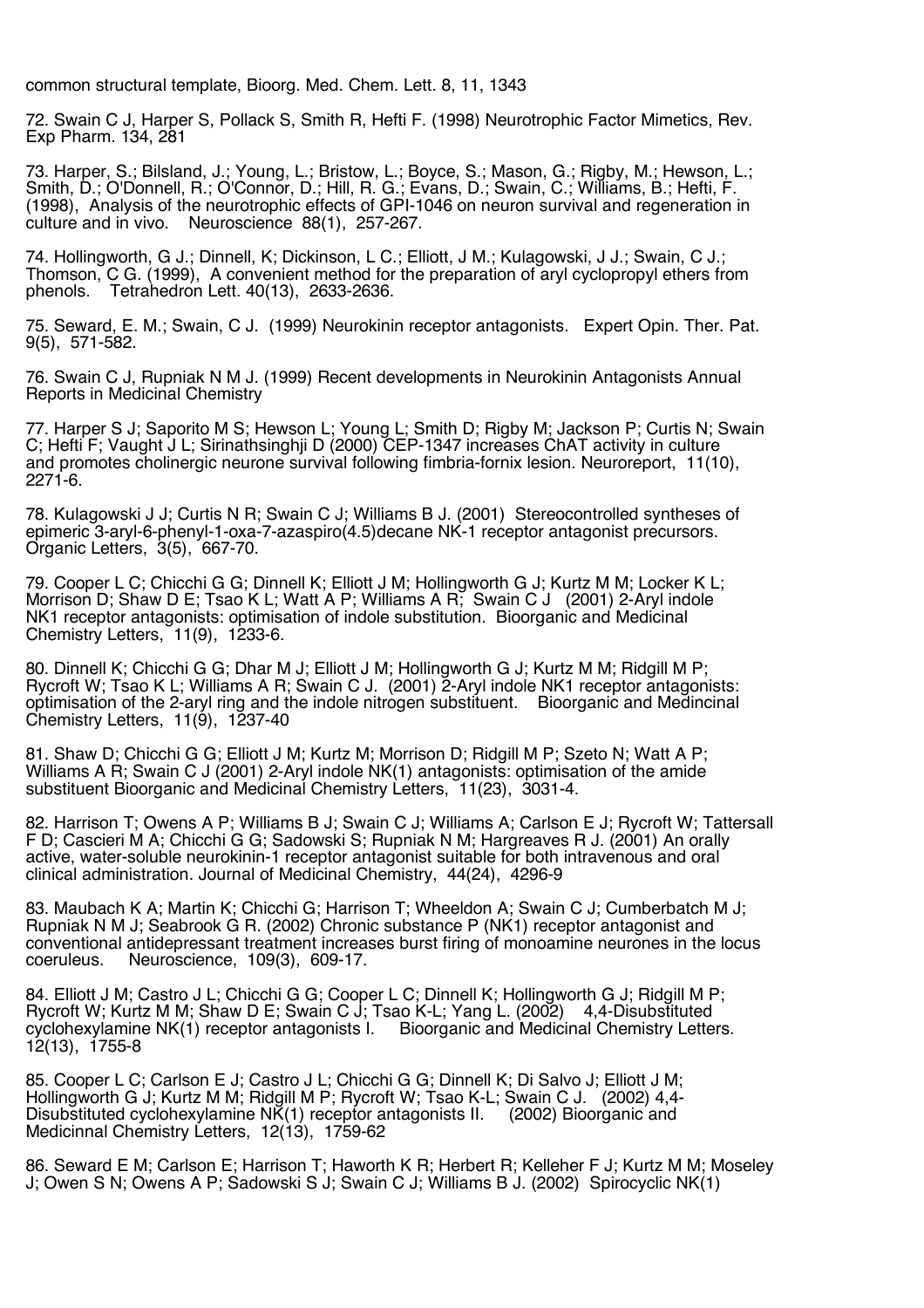antagonists I: [4.5] and [5.5]-spiroketals. Bioorganic and Medicinal chemistry Letters. 12(18), 2515-8

87. Conley R K; Cumberbatch M J; Mason G S; Williamson D J; Harrison T; Locker K; Swain C; Maubach K; O'Donnell R; Rigby M; Hewson L; Smith D; Rupniak N M J. (2002) Substance P (neurokinin 1) receptor antagonists enhance dorsal raphe neuronal activity. Journal of Neuroscience. 22(17), 7730-6.

88. Williams B J; Cascieri M A; Chicchi G G; Harrison T; Owens A P; Owen S N; Rupniak N M J; Tattersall D F; Williams A; Swain C J (2002) Spirocyclic NK(1) antagonists II: [4.5]-spiroethers. Bioorganic and Medicinal Chemistry Letters, 12(19), 2719-22.

89. Swain, C. (2003) NK1 receptor antagonists. (2002) Editor(s): King, Frank D. Medicinal Chemistry (2nd Edition). 415-427. Publisher: Royal Society of Chemistry, Cambridge. 415-427. Publisher: Royal Society of Chemistry, Cambridge.

90. Rupniak, N M. J.; Carlson, E J.; Shepheard, S; Bentley, G; Williams, A R.; Hill, A; Swain, C; Mills, S G.; Di Salvo, J; Kilburn, R; Cascieri, M A.; Kurtz, M M.; Tsao, K-L; Gould, S L.; Chicchi, G G. (2003) Comparison of the functional blockade of rat substance P (NK1) receptors by GR205171, RP67580, SR140333 and NKP-608., Neuropharmacology 45(2), 231-241. by GR205171, RP67580, SR140333 and NKP-608.,

91. Raubo, P; Kulagowski, J J.; Swain, C J. (2003) A stereoselective synthesis of ( phenyl-1-oxa-7-azaspiro[4.5]-decanes. Synlett (13), 2021-2024.

92. Thomson CG, Carlson E, Chicchi GG, Kulagowski JJ, Kurtz MM, Swain CJ, Tsao KL, Wheeldon A. (2006) Synthesis and structure-activity relationships of 8-azabicyclo[3.2.1]octane benzylamine NK1 antagonist, Bioorg Med Chem Lett. 15;16(4), 811-4 .

93. Gregory J. Hollingworth, , Emma J. Carlson, José L. Castro, Gary G. Chicchi, Natalie Clark, Laura C. Cooper, Olivier Dirat, Jerry Di Salvo, Jason M. Elliott, Ruth Kilburn, Marc M. Kurtz, Wayne Rycroft, F. David Tattersall, Kwei-Lan Tsao and Christopher J. Swain. (2006) Novel lactam NK1 antagonists with anti-emetic activity. Biorg and Medchem Lett 16, 1197

94. Swain C. J., iBabel, CDK News, vol. 3, issue 1, pages 19-20

95. Christopher J. Swain, Ana Teran, Marta Maroto and Angeles Cabello (2006) Identification and optimisation of 5-amino-7-aryldihydro-1,4-diazepines as 5-HT2A ligands. Biorg and Medchem Lett 16, 6058.

96. Swain C: Open access and medicinal chemistry. Chem Cent J; 2007;1:2

97. Swain C J, Big Pharma in Crisis. *European Pharmaceutical Contractor* **June 2012** 12-16

98. Dr E. Zartler, Dr C. Swain & S. Pearce. Fragment library design: the evolution of fragment-based lead discovery *Drug Discovery World,* Winter 2012/13

99. P. Patrizia Mangione, Stéphanie Deroo, Stephan Ellmerich, Vittorio Bellotti, Simon Kolstoe, Stephen P. Wood, Carol V. Robinson, Martin D. Smith, Glenys A. Tennent, Robert J. Broadbridge, Claire E. Council, Joanne R. Thurston, Victoria A. Steadman, Antonio K. Vong, Christopher J. Swain, Mark B. Pepys, Graham W. Taylor Bifunctional crosslinking ligands for transthyretin. Open Biol. 2015 Sep;5(9):150105. doi: 10.1098/rsob.150105.

100. C. J. Swain, Data Analysis and Visualization Tools, Reference Module in Chemistry, Molecular Sciences and Chemical Engineering, 2016, ISBN 978-0-12-409547-2

101. Alice E. Williamson, Paul M. Ylioja, Murray N. Robertson, Yevgeniya Antonova-Koch, Vicky Avery, Jonathan B. Baell, Harikrishna Batchu, Sanjay Batra, Jeremy N. Burrows, Soumya Bhattacharyya, Felix Calderon, Susan A. Charman, Julie Clark, Benigno Crespo, Matin Dean, Stefan L. Debbertγ, Michael Delves, Adelaide S. M. Dennis, Frederik Deroose, Sandra Duffy, Sabine Fletcher, Guri Giaever, Irene Hallyburton, Francisco-Javier Gamo, Marinella Gebbia, R. Kiplin Guy, Zoe Hungerford, Kiaran Kirk, Maria J. Lafuente-Monasterio, Anna Leeη, Stephan Meister, Corey Nislow, John P. Overington, George Papadatos, Luc Patiny, James Pham, Stuart A. Ralph, Andrea Ruecker, Eileen Ryan, Christopher Southan, Kumkum Srivastava, Chris Swain, Matthew J. Tarnowski, Patrick Thomson, Peter Turner, Iain M. Wallace, Timothy N. C. Wells, Karen White, Laura White, Paul Willis, Elizabeth A. Winzeler, Sergio Wittlin, and Matthew H. Todd, Open Source Drug Discovery: Highly Potent Antimalarial Compounds Derived from the Tres Cantos Arylpyrroles, ACS Cent. Sci., 2016, 2 (10), pp 687–701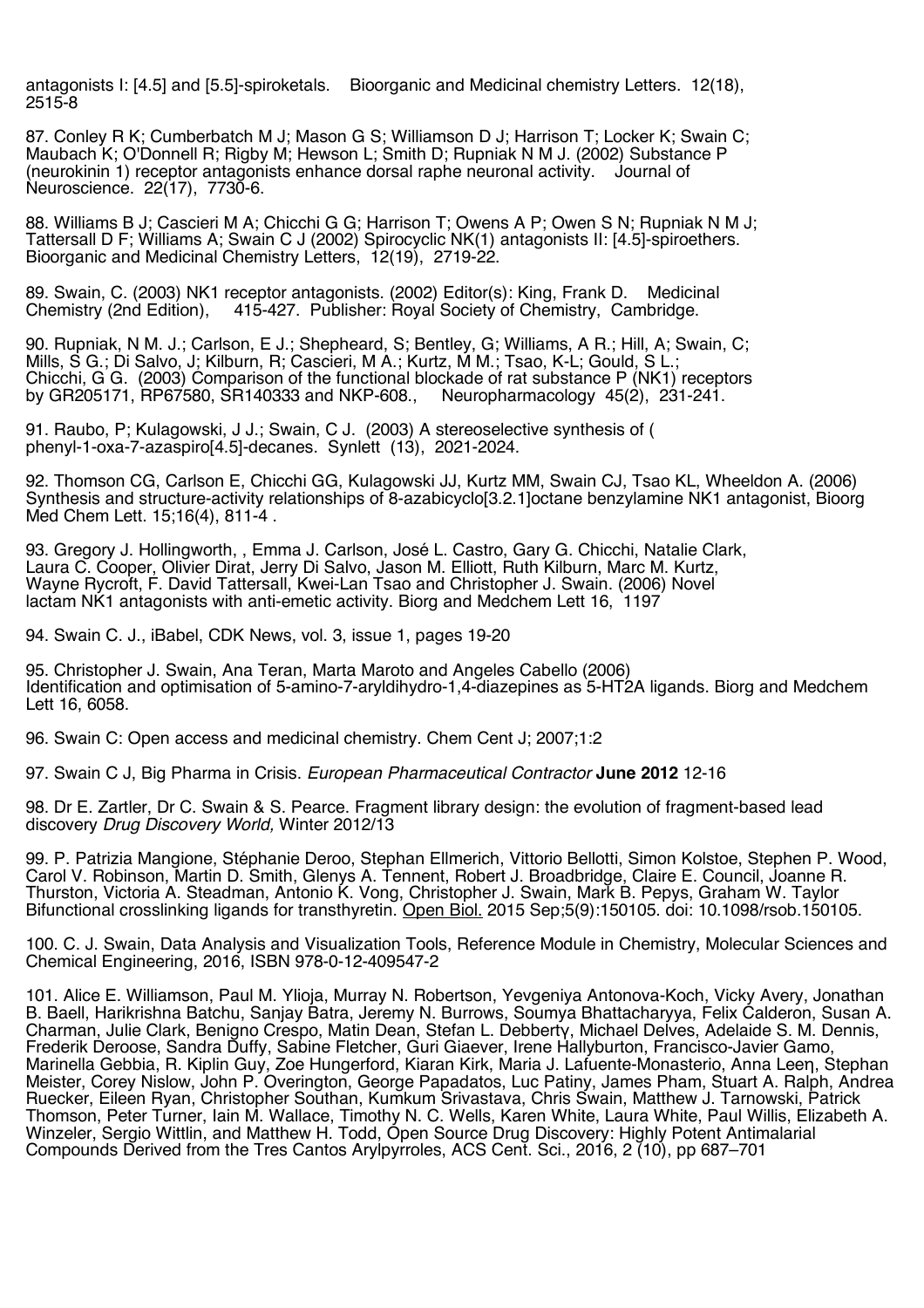102. Jan H. Jensen , Christopher J. Swain, and Lars Olsen, Prediction of pKa Values for Druglike Molecules Using Semiempirical Quantum Chemical Methods, *J. Phys. Chem. A*, **2017**, *121* (3), pp 699–707

## Posters

Quinuclidine based NK1 Antagonists, summer Neuropeptide Conference, Martha's Vineyard, June 1993.

iBabel and ChemSpotlight, Cheminformatics Tools for Mac OS X, Apple WWDC 06, San Francisco Aug 2006

iBabel and ChemSpotlight, Cheminformatics Tools for Mac OS X, CompLife 06, Cambridge Sept 2006

Lectures and Presentations

Drugs acting on the cholinergic neurotransmission system, Leicester University undergraduate course Nov, 1994, 1995, 1996, 1997, 1998.

Novel 5-HT3 Antagonists, Trends in Receptor Research, Camerino 1991.

Substance P antagonists, Gordon Conference on Medicinal Chemistry, Colby-Sawyer College, Aug. 1994.

Neurokinin antagonists RSC-SCI, Medicinal Chemistry Summer School, Canterbury, July 1995.

Substance P antagonists, Trends in Medicinal Chemistry, London. September 1995.

Substance P antagonists, Tachykinins '95, Florence October 1995.

Neurokinin Antagonists, Sydney University Oct 1997

Neurokinin Antagonists, Tachykinins '97, Cairnes Oct 1997

Bioorganic and Medchem School, Princeton March 1997

Substance P antagonists, IRBM, July 1997

Neurokinin antagonists RSC-SCI, Medicinal Chemistry Summer School, UMIST, July 1999.

Substance P Antagonists ACS 223rd National Meeting April 2002

Neurokinin antagonists RSC-SCI, Medicinal Chemistry Summer School, Univ Nottinham, July 2003.

Neurokinin antagonists RSC-SCI, Medicinal Chemistry Summer School, Univ Nottinham, July 2005.

iBabel and ChemSpotlight, Cheminformatics Tools for Mac OS X, CompLife 06, Cambridge Sept 2006

Tricks of the Trade, RSC-SCI, Medicinal Chemistry School, Univ Nottingham 2007

Drug Distribution, RSC-SCI, Medicinal Chemistry School, Univ Nottingham 2009

Drug Distribution, RSC-SCI, Medicinal Chemistry School, Loughborough Univ 2011

A Medicinal Chemists view of Drug Discovery INSERM, Paris 2011

Open Source Malaria, Cambridge, 2015

Using Jupyter as an electronic notebook to store and share computational chemistry, March 2017 Global Health Compound Design meeting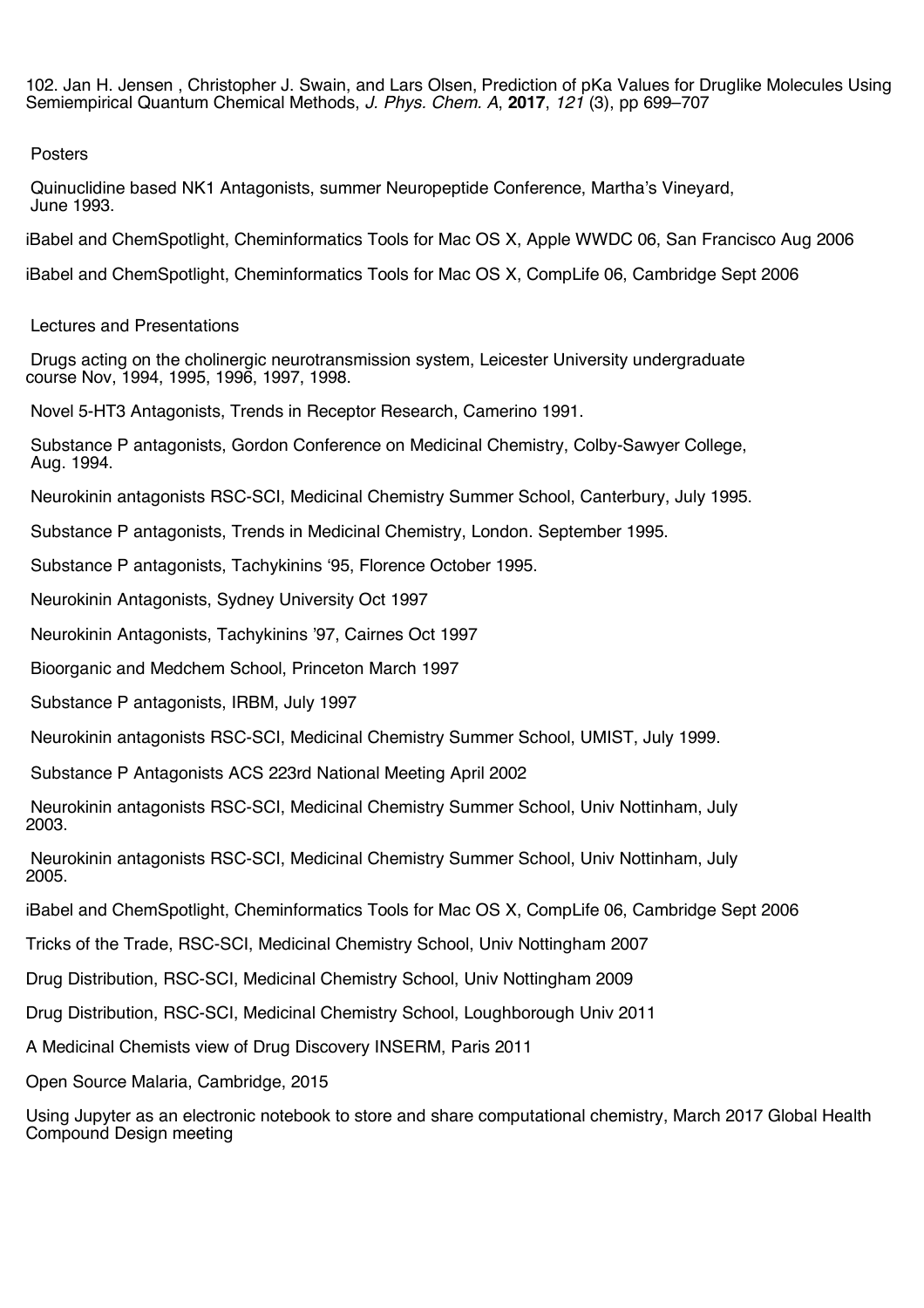## PATENTS

1. Kulagowski, Janusz Jozef; Swain, Christopher John; Thomson, Christopher George; Raubo, Piotr Alpoli. Preparation of spiro-azacyclic derivatives and their use as tachykinin antagonists. PCT Int. Appl. WO 9854187 A1

2. Curtis, Neil Roy; Elliott, Jason Matthew; Hollingworth, Gregory John; Jackson, Philips Stephen; Kulagowski, Janusz Jozef; Seward, Eileen Mary; Swain, Christopher John; Williams, Brian John. Spiro-azacyclic derivatives and their use as therapeutic agents. PCT Int. Appl., 73 pp. WO 9849170 A1 981105.

3. Harrison, Timothy; Swain, Christopher John. Preparation of 3,3-disubstituted piperidines for treating the conditions associated with an excess of tachykinins. U.S., 17 pp US 5807865 A 980915

4. Maccoss, Malcolm; Mills, Sander G.; Harrison, Timothy; Swain, Christopher John. Preparation of 5-aryl-5-heterocyclylpropylpiperidin-2-ones as modulators of chemokine receptor activity. PCT Int. Appl., 92 pp. WO 9831364 A1 980723.

5. Haworth, Karen Elizabeth; Seward, Eileen Mary; Swain, Christopher John. Preparation of azaoxaspiroalkanes and -enes as tachykinin antagonists. PCT Int. Appl., 100 pp. . WO 9813369 A1 980402.

6. Curtis, Neil Roy; Huscroft, Ian Thomas; Kulagowski, Janusz Jozef; Swain, Christopher John. Spiro-piperidine derivatives and their use as therapeutic agents. PCT Int. Appl., 103 pp. . WO 9801450 A1 980115

7. Moseley, Jonathan David; Swain, Christopher John. Spiro-ketal derivatives and their use as therapeutic agents (tachykinin antagonists). PCT Int. Appl., 92 pp. . WO 9730056 A1 970821.

8. Elliott, Jason Matthew; Kelleher, Fintan; Swain, Christopher John. Spiro-ketal derivatives and their use as therapeutic agents (tachykinin antagonists). PCT Int. Appl., 75 pp. . WO 9730055 A1 970821. CAN 127:248119

9. Baker, Raymond; Elliott, Jason; Swain, Christopher John. Preparation of tetrazole moiety- containing benzylaminopyrrolidines and benzylaminopiperidines as tachykinin receptor antagonists. PCT Int. Appl., 51 pp. . WO 9721702 A1 970619.

10. Baker, Raymond; Harrison, Timothy; Swain, Christopher John; Williams, Brian John. Spiro- piperidine derivatives and their use as tachykinin antagonists. PCT Int. Appl., 152 pp. . WO 9719084 A1 970529.

11. Swain, Christopher John; Teall, Martin Richard; Williams, Brian John. Preparation of morpholine derivatives as tachykinin antagonists. PCT Int. Appl., 70 pp. . WO 9718206 A1 970522

12. Moseley, Jonathan David; Swain, Christopher John; Williams, Brian John. Preparation of morpholine N-oxides as tachykinin antagonists. Brit. UK Pat. Appl., 63 pp. CODEN: BAXXDU. GB 2302689 A1 970129.

13. Baker, Raymond; Elliott, Jason; Stevenson, Graeme Irvine; Swain, Christopher John. Preparation of piperidine and morpholine derivatives as tachykinin antagonists. PCT Int. Appl., 66 pp. . WO 9701554 A1 970116.

14. Baker, Raymond; Elliott, Jason; Stevenson, Graeme Irvine; Swain, Christopher John. Preparation of piperidine and morpholine derivatives as tachykinin antagonists. PCT Int. Appl., 72 pp. . WO 9701553 A1 970116.

15. Harrison, Timothy; Owen, Simon Neil; Seward, Eileen Mary; Swain, Christopher John. Preparation of spiroketals as tachykinin antagonists. PCT Int. Appl., 108 pp. . WO 9620197 A1 960704. CAN 125:195668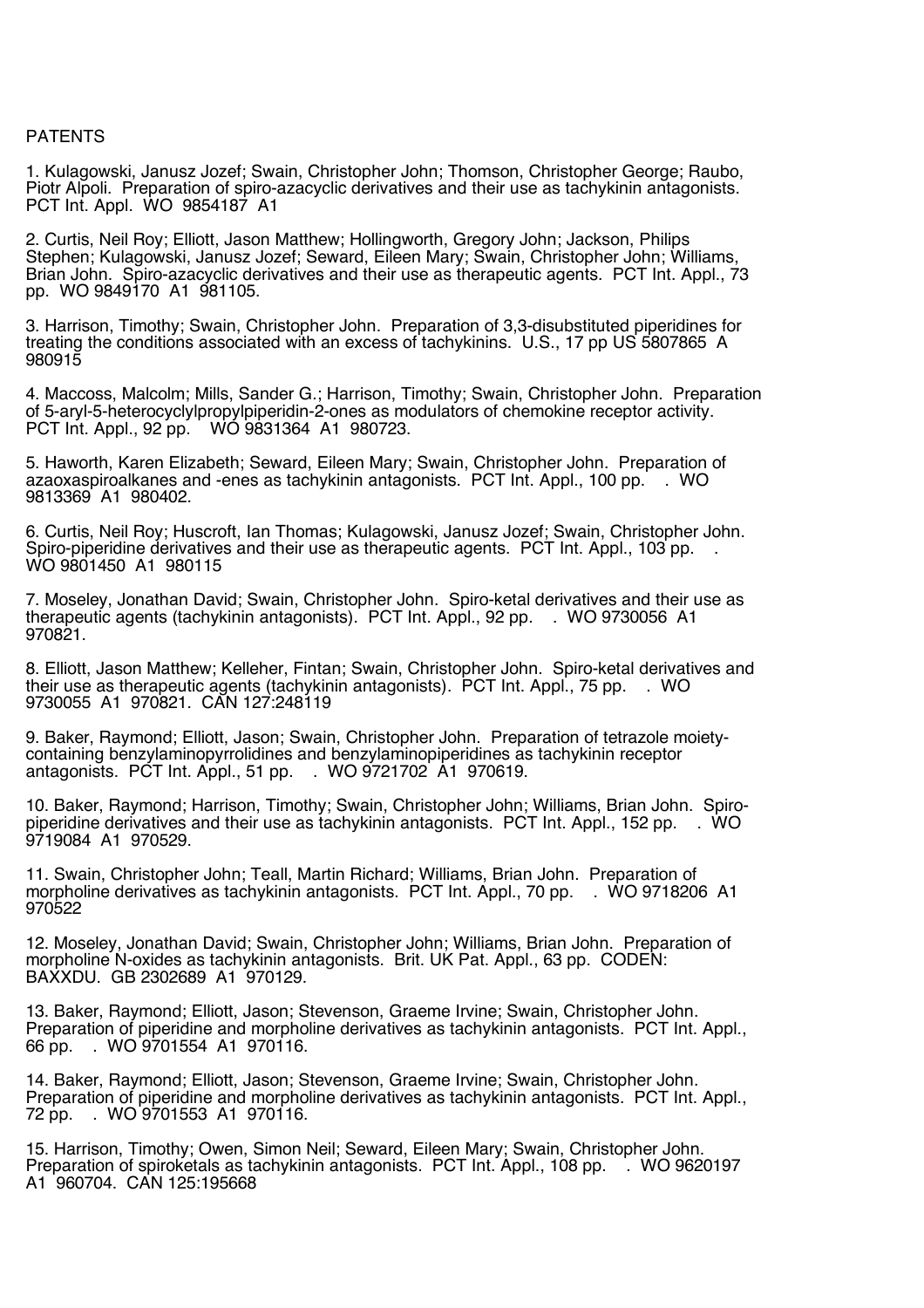16. Harrison, Timothy; Owens, Andrew Pate; Swain, Christopher John. Preparation of N- (aminobutynyl)morpholines as tachykinin antagonists. PCT Int. Appl., 78 pp. . WO 9605181 A1 960222.

17. Haworth, Karen Elizabeth; Teall, Martin Richard; Seward, Eileen Mary; Swain, Christopher John. Morpholine derivatives and their use as antagonists of tachykinins. PCT Int. Appl., 44 pp. . WO 9530674 A1 951116.

18. Maccoss, Malcolm; Swain, Christopher John. Preparation of aralkylamino-substituted azacyclic tachykinin antagonists. PCT Int. Appl., 49 pp. . WO 9520575 A1 950803.

19. Baker, Raymond; Harrison, Timothy; Macleod, Angus Murray; Owens, Andrew Pate; Seward, Eileen Mary; Swain, Christopher John; Teall, Martin Richard. Preparation of arylmorpholine derivatives as tachykinin antagonists. PCT Int. Appl., 148 pp. . WO 9518124 A1 950706.

20. Baker, Raymond; Macleod, Angus Murray; Seward, Eileen Mary; Swain, Christopher John. Preparation of aralkoxy and aralkylthio substituted azacyclic compounds as tachykinin antagonists. PCT Int. Appl., 46 pp. . WO 9521819 A1 950817.

21. Baker, Raymond; Swain, Christopher John; Williams, Brian John. Preparation of azacyclic tachykinin receptor antagonists. PCT Int. Appl., 51 pp. . WO 9419323 A1 940901

22. Baker, Raymond; Laddhwahetty, Tamara; Seward, Eileen Mary; Swain, Christopher John. Azacyclic tachykinin antagonists. PCT Int. Appl., 132 pp. . WO 9321181 A1 931028

23. Swain, Christopher John. Azabicyclic tachykinin receptor antagonists. Brit. UK Pat. Appl., 25 pp. CODEN: BAXXDU. GB 2268931 A1 940126.

24. Seward, Eileen Mary; Swain, Christopher John. Preparation of azacyclic compounds as tachykinin antagonists. PCT Int. Appl., 54 pp. . WO 9402461 A1 940203.

25. Swain, Christopher John. Azatricyclic tachykinin antagonists. Brit. UK Pat. Appl., 23 pp. CODEN: BAXXDU. GB 2269170 A1 940202.

26. Ladduwahetty, Tamara; Swain, Christopher J. Azabicyclic compounds as tachykinin antagonists. Eur. Pat. Appl., 21 pp. CODEN: EPXXDW. EP 536817 A1 930414.

27. Baker, Raymond; Harrison, Timothy; Swain, Christopher J.; Williams, Brian J. Preparation of 3-benzyloxy-2-phenylpiperidines and analogs as tachykinin antagonists. Eur. Pat. Appl., 38 pp. CODEN: EPXXDW. EP 528495 A1 930224.

28. Baker, Raymond; MacLeod, Angus Murray; Merchant, Kevin John; Swain, Christopher John. Aromatic compounds, pharmaceutical compositions containing them and their use in therapy. WO 9301169 A2 930121. CAN 119:117105

29. Baker, Raymond; Swain, Christopher J.; Teall, Martin R.; Williams, Brian J. Preparation of benzyloxyazabicycloalkanes as tachykinin antagonsits. Eur. Pat. Appl., 16 pp. CODEN: EPXXDW. EP 520555 A1 921230.

30. Swain, Christopher J.; Teall, Martin R.; Williams, Brain J. Preparation of 2-amino-1 benzyloxy-3,3-diphenylpropanes and analogs as tachykinin antagonists. Eur. Pat. Appl., 39 pp. CODEN: EPXXDW. EP 522808 A2 930113.

31. Baker, Raymond; Swain, Christopher; Seward, Eileen M. Preparation of benzyloxyazabicycloalkanes as tachykinin antagonists. Eur. Pat. Appl., 26 pp. CODEN: EPXXDW. EP 499313 A1 920819.

32. Baker, Raymond; Swain, Christopher; Saunders, John. Preparation and formulation of indolyl(imidazolylalkyl)oxazoles, -oxadiazoles, and analogs as S3 antagonists. U.S., 11 pp. CODEN: USXXAM. US 5140034 A 920818.

33. Baker, Raymond; Kneen, Clare O.; Saunders, John; Swain, Christopher. Preparation of spirocyclic compounds incorporating five-membered rings with two heteroatoms, especially spiro[azabicycloctaneoxazoles], useful as drugs. Eur. Pat. Appl., 38 pp. CODEN: EPXXDW.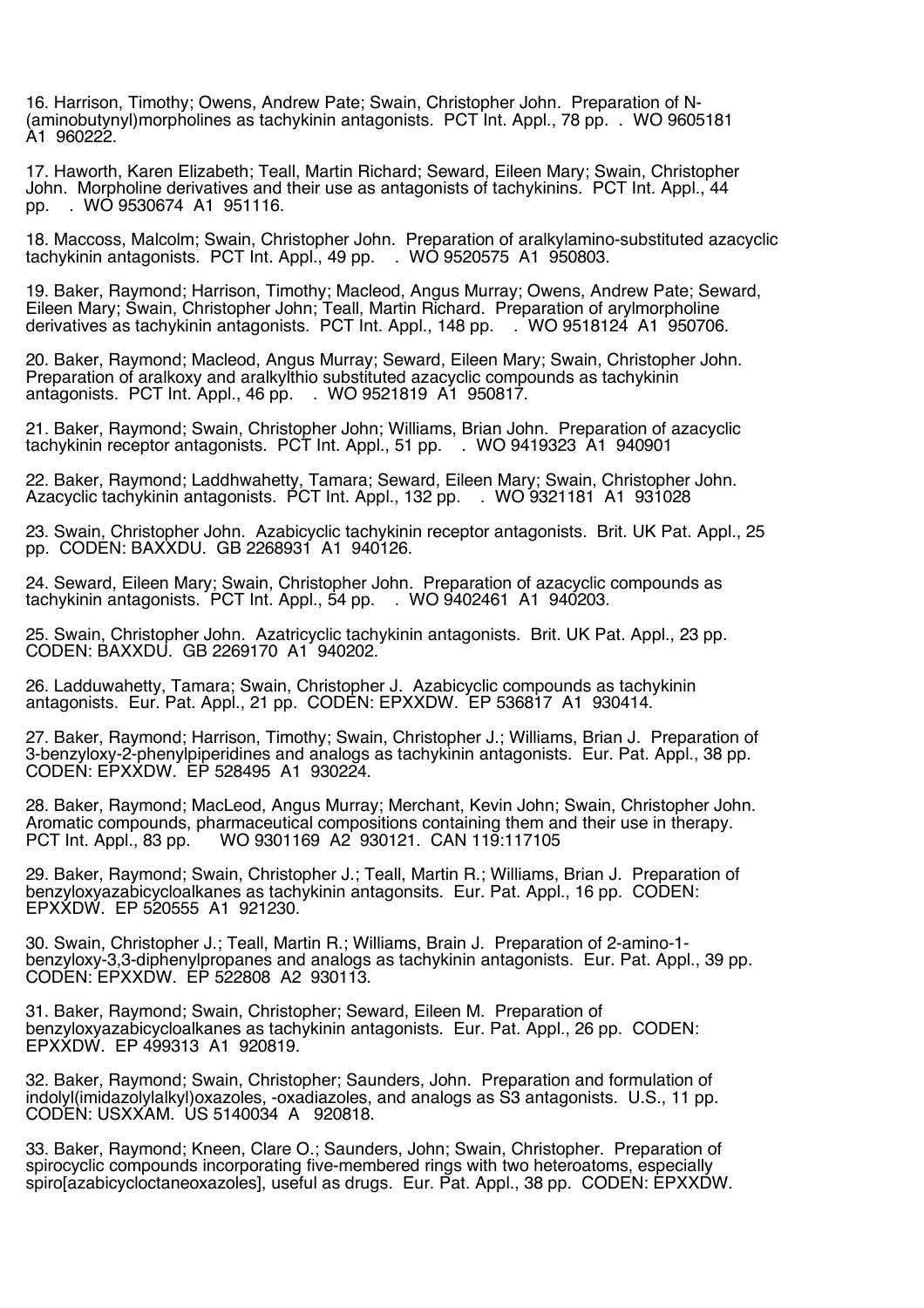EP 337547 A1 891018.

34. Owen, Simon Neil; Swain, Christopher John; Williams, Brian John. Preparation of 2(R)-[1- [3,5-bis(trifluoromethyl)phenyl]-2(S)-hydroxyethoxy]-3(S)-(4-fluorophenyl)-4-[(1-methyl-1,2,4-triazol-3-yl)methyl]morpholine for treatment of pain, inflammation, migraine, emesis, postherpetic neuralgia, depression, or anxiety. U.S. (1999), 9 pp

35. Baker, Raymond; Curtis, Neil Roy; Elliott, Jason Matthew; Harrison, Timothy; Hollingworth, Gregory John; Jackson, Philip Stephen; Kulagowski, Janusz Jozef; Rupniak, Nadia Melanie; Seward, Eileen Mary; Swain, Christopher John; Williams, Brian John. Use of NK-1 receptor antagonists for treating major depressive disorders with anxiety. U.S. (2000), 14 pp.

36. Baker, Raymond; Curtis, Neil Roy; Elliott, Jason Matthew; Harrison, Timothy; Hollingworth, Gregory John; Jackson, Philip Stephen; Kulagowski, Janusz Jozef; Rupniak, Nadia Melanie; Seward, Eileen May; Swain, Christopher John; Williams, Brian John. Use of NK-1 receptor<br>antagonists for treating schizophrenic disorders. U.S. (2000), 14 pp., Cont.-in-part of U.S. antagonists for treating schizophrenic disorders. U.S. (2000), Ser. No. 980,930,

37. Owen, Simon Neil; Seward, Eileen Mary; Swain, Christopher John; Williams, Brian John. Preparation of novel substituted tetrahydropyrans as neurokinin 1 (NK-1) receptor antagonists.<br>PCT Int. Appl. (2000), 149 pp PCT Int. Appl.  $(2000)$ ,

38. Castro Pineiro, Jose Luis; Dinnell, Kevin; Elliott, Jason Matthew; Hollingworth, Gregory John; Shaw, Duncan Edward; Swain, Christopher John. Synthesis of aryl-amido-cyclohexane derivatives and their use as NK-1 receptor antagonists. PCT Int. Appl. (2001), 199 pp. CODEN: PIXXD2 WO 2001087838 A1

39. MacLeod, Angus Murray; Swain, Christopher John; Van Niel, Monique Bodil. Preparation of 1-piperidinylpropan-2-ols as antidepressants and anxiolytics. Brit. UK Pat. Appl. (2000), 56 pp. CODEN: BAXXDU GB 2347423

40. Owen, Simon Neil; Seward, Eileen Mary; Swain, Christopher John; Williams, Brian John. Preparation of 2-pyranyl ethers as NK1 receptor antagonists. PCT Int. Appl. (2000), CODEN: PIXXD2 WO 2000056728

41. Castro Pineiro, Jose Luis; Dinnell, Kevin; Elliott, Jason Matthew; Hollingworth, Gregory John; Shaw, Duncan Edward; Swain, Christopher John. Preparation of cyclohexane derivatives for therapeutic use in the treatment of disorders, such as depression, anxiety, pain, inflammation, migraine, and vomiting. PCT Int. Appl. (2001), 153 pp. CODEN: PIXXD2 WO 2001087866 A

42. Baker, Raymond; Saunders, John; Swain, Christopher. Five-membered heterocycles as pharmaceuticals. Eur. Pat. Appl., 39 pp. CODEN: EPXXDW. EP 328200 A1 890816 Castro Pineiro, Jose Luis; Owen, Simon Neil; Seward, Eileen Mary; Swain, Christopher John; Williams, Brian John. Preparation of difluorophenyltetrahydropyran derivatives as nk-1 receptor antagonists.  $PCT$  Int. Appl. (2002). A1

43. Castro Pineiro, Jose Luis; Owen, Simon Neil; Seward, Eileen Mary; Swain, Christopher John; Williams, Brian John. Preparation of tetrahydropyran derivatives as nk-1 receptor antagonists. PCT Int. Appl. (2002), 51 pp. CODEN: PIXXD2 WO 2002016344 A1 20020228

44. Owen, Simon Neil; Swain, Christopher John; Williams, Brian John. Arylmethoxytetrahydrofuran derivatives and their use as NK-1 antagonists. PCT Int. Appl. 54 pp. CODEN: PIXXD2 WO 2002024673 A1

45. Castro Pineiro, Jose Luis; Raubo, Piotr Antoni; Swain, Christopher John. Preparation of [(phenylethoxy)tetrahydropyranyl]piperidinecarboxylates and analogs as neurokinin NK-1 receptor antagonists. PCT Int. Appl. (2002),

46. Castro Pineiro, Jose Luis; Dinnell, Kevin; Elliott, Jason Matthew; Hollingworth, Gregory John; Shaw, Duncan Edward; Swain, Christopher John. Preparation of gem-disubstituted cyclohexane-containing azetidinones, pyrrolidinones and piperidinones as neurokinin 1 receptor antagonists and their use as therapeutic agents. PCT Int. Appl. (2002), 58 pp. CODEN: